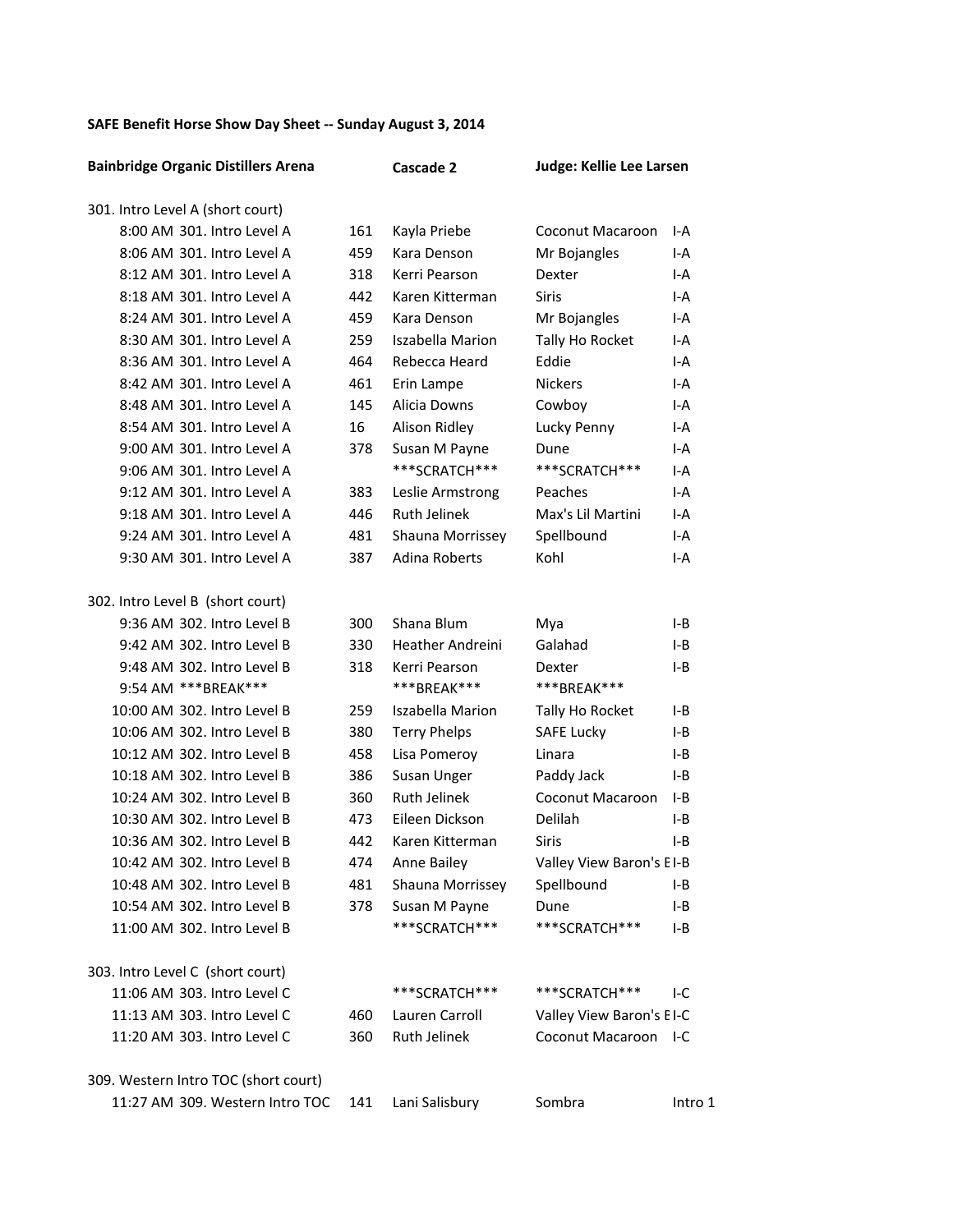| 11:33 AM 309. Western Intro TOC           | 335 | Margaret Laverty                    | Lil Roan Cowgirl         | Intro 1 |
|-------------------------------------------|-----|-------------------------------------|--------------------------|---------|
| 11:39 AM 309. Western Intro TOC           | 331 | <b>Bobbie Knapp</b>                 | Sea of Choices           | Intro 3 |
| 11:45 AM 309. Western Intro TOC           | 480 | <b>Brook Contratto</b>              | Terras Chardonnay        | Intro 1 |
| 11:51 AM 309. Western Intro TOC           | 463 | Helga Roberts                       | Matinee Idol             | Intro 4 |
| 11:58 AM 309. Western Intro TOC           | 331 | <b>Bobbie Knapp</b>                 | Sea of Choices           | Intro 3 |
| 12:04 PM *** LUNCH BREAK***               |     | ***LUNCH BREAK*** ***LUNCH BREAK*** |                          |         |
|                                           |     |                                     |                          |         |
| 310. Western Basic TOC ((short court)     |     |                                     |                          |         |
| 12:34 PM 310. Western Basic TOC           | 432 | Monica Prather                      | <b>Zippers Galore</b>    | $B-1$   |
| 12:40 PM 310. Western Basic TOC           | 341 | Chelsea Green                       | Ekhaterina               | B-1     |
| 12:46 PM 310. Western Basic TOC           | 354 | Ronda Jusenius                      | Zoey                     | $B-1$   |
| 12:52 PM 310. Western Basic TOC           | 163 | Georgia Leib                        | Catt Savvy               | $B-1$   |
| 12:58 PM 310. Western Basic TOC           | 324 | Cathi Champion                      | Satin Poco Chexolena B-1 |         |
| 1:04 PM 310. Western Basic TOC            | 321 | Delinda Jokela                      | Reed Olot Olena (Bel B-1 |         |
| 1:10 PM 310. Western Basic TOC            | 363 | Lisa O'Gorman                       | Quincey                  | $B-1$   |
| 1:16 PM 310. Western Basic TOC            | 437 | Rachel Koehler                      | <b>Shocking Awesome</b>  | $B-2$   |
| 1:23 PM 310. Western Basic TOC            | 321 | Delinda Jokela                      | Reed Olot Olena (Bel B-2 |         |
| 1:30 PM 310. Western Basic TOC            | 363 | Lisa O'Gorman                       | Quincey                  | $B-2$   |
| 1:37 PM 310. Western Basic TOC            | 437 | Rachel Koehler                      | <b>Shocking Awesome</b>  | $B-2$   |
| 1:44 PM 310. Western Basic TOC            | 269 | Jessy Olson                         | Thor the Mustang         | $B-3$   |
| 1:50 PM 310. Western Basic TOC            | 432 | <b>Monica Prather</b>               | Zippers Galore           | $B-3$   |
| 1:57 PM 310. Western Basic TOC            | 463 | Helga Roberts                       | Matinee Idol             | $B-4$   |
| 2:03 PM 310. Western Basic TOC            | 269 | Jessy Olson                         | Thor the Mustang         | $B-4$   |
| 2:09 PM *** ARENA RECONFIG BREAK***       |     |                                     |                          |         |
|                                           |     |                                     |                          |         |
| 311. Western Level 1 TOC (Standard Court) |     |                                     |                          |         |
| 2:19 PM 311. Western Level 1 TOC 359      |     | Lauren Wilfer                       | Opalena                  | 1-3     |
| 2:27 PM 311. Western Level 1 TOC 263      |     | Sarah Stevens                       | Down for Cash            | $1 - 3$ |
| 2:34 PM 311. Western Level 1 TOC 273      |     | Kirstin Foster                      | Quincys Rebel Cody       | $1 - 2$ |
| 2:41 PM 311. Western Level 1 TOC 359      |     | Lauren Wilfer                       | Opalena                  | $1 - 4$ |
| 2:49 PM 311. Western Level 1 TOC 263      |     | Sarah Stevens                       | Down for Cash            | $1 - 4$ |
|                                           |     |                                     |                          |         |
| 307.3 First Level Test 3 (Standard Court) |     |                                     |                          |         |
| 2:56 PM 307. First Level TOC              | 430 | <b>Heather Courtney</b>             | Rainman                  | $1 - 3$ |
| 3:04 PM 307. First Level TOC              | 438 | Cheryl Clark                        | Gustopher                | $1 - 3$ |
| 3:11 PM 307. First Level TOC              | 440 | Ann Casey                           | Welkin                   | $1 - 3$ |
| 3:19 PM 307. First Level TOC              | 264 | Kristen Davignon                    | Spin in the Rain         | $1 - 3$ |
| 3:26 PM 307. First Level TOC              | 438 | Cheryl Clark                        | Gustopher                | $1 - 3$ |
| 3:34 PM 307. First Level TOC              | 280 | <b>Kelsey Nicholls</b>              | Roman Holiday            | $1 - 3$ |
|                                           |     |                                     |                          |         |
| <b>Anderson Saddle Fitting Arena</b>      |     | Permanent Dressage Court            | Judge: Jane Judson       |         |
|                                           |     |                                     |                          |         |
| 304. Training Level 1                     |     |                                     |                          |         |
| 8:00 AM 304. Training Level 1             | 136 | Chyenne Pomeroy                     | Tommi                    | $T-1$   |
| 8:07 AM 304. Training Level 1             | 258 | Micaela Read                        | Furbalisous              | $T-1$   |
|                                           |     |                                     |                          |         |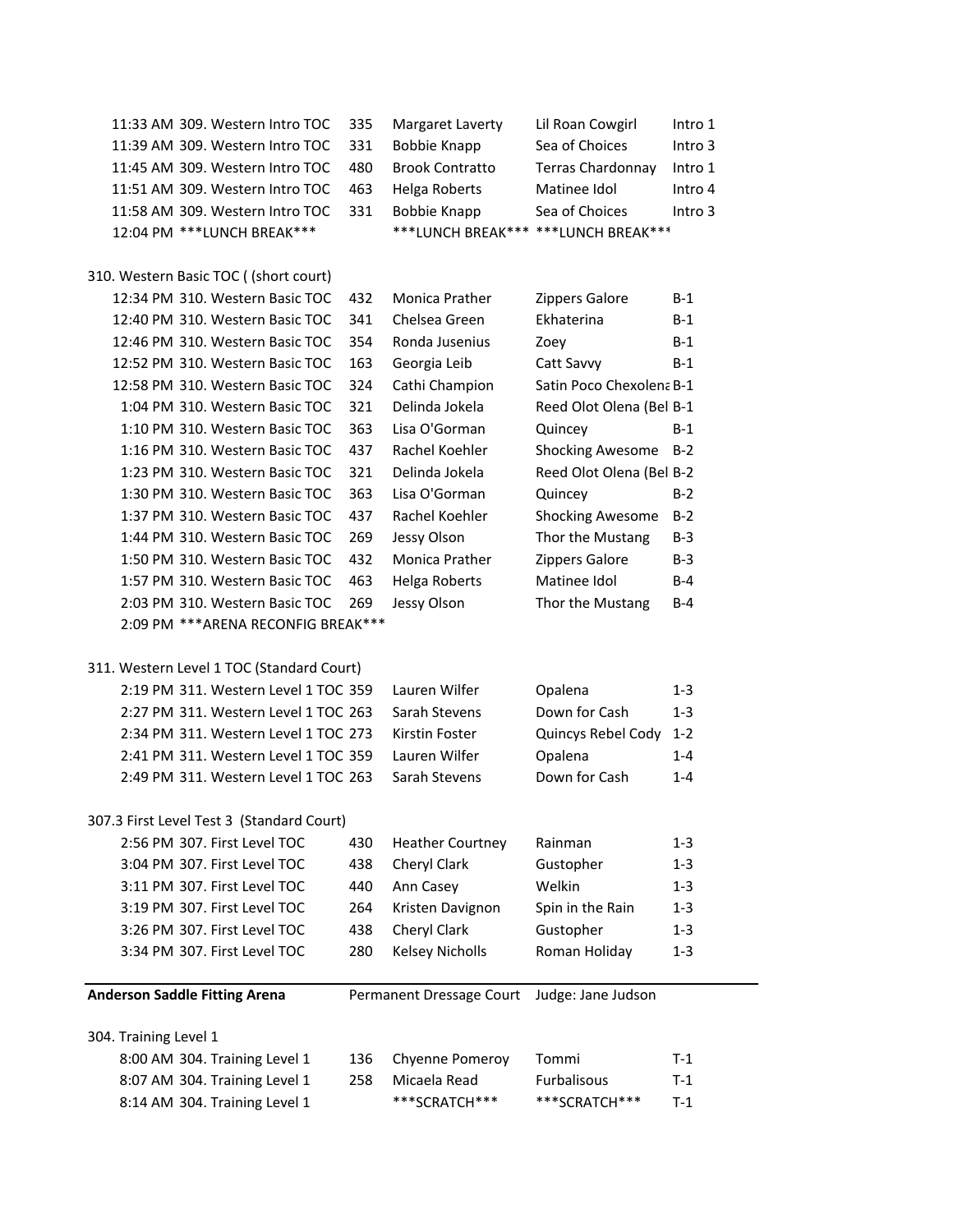|                          | 8:21 AM 304. Training Level 1       | 456               | Jackie Burch             | Hope               | $T-1$   |
|--------------------------|-------------------------------------|-------------------|--------------------------|--------------------|---------|
|                          | 8:28 AM 304. Training Level 1       | 360               | <b>Ruth Jelinek</b>      | Coconut Macaroon   | $T-1$   |
|                          | 8:35 AM 304. Training Level 1       | 147               | Shelby Finlay            | Hurry Miss Scurry  | $T-1$   |
|                          | 8:42 AM 304. Training Level 1       | 455               | Helga Roberts            | Bella              | $T-1$   |
|                          | 8:49 AM 304. Training Level 1       | 118               | Georgia Rea              | Mi Moulin Rouge    | $T-1$   |
|                          | 8:56 AM 304. Training Level 1       | 147               | Shelby Finlay            | Hurry Miss Scurry  | $T-1$   |
|                          | 9:03 AM 304. Training Level 1       | 273               | Kirstin Foster           | Quincys Rebel Cody | $T-1$   |
|                          | 9:10 AM 304. Training Level 1       | 153               | Cyarah Sell              | Mr Black Magic     | $T-1$   |
|                          | 9:17 AM 304. Training Level 1       | 282               | Christopher Lewman       | Go Tango           | $T-1$   |
|                          | 9:24 AM 304. Training Level 1       | 470               | Anne Bailey              | Tiede Z            | $T-1$   |
|                          | 9:31 AM 307.3 First Level 3         | 472               | Andrea Lucianna          | <b>Delilah</b>     | $1 - 3$ |
|                          | 9:38 AM 304. Training Level 1       | 154               | Kailey Jones             | Prince             | $T-1$   |
|                          | 9:45 AM *** BREAK***                |                   |                          |                    |         |
|                          | 9:52 AM 308. Second & Above TOC 472 |                   | Andrea Lucianna          | <b>Delilah</b>     | $2 - 3$ |
| 305. Training Level 2    |                                     |                   |                          |                    |         |
|                          | 10:00 AM 305. Training Level 2      | 154               | Kailey Jones             | Prince             | $T-2$   |
|                          | 10:07 AM 305. Training Level 2      | 467               | Lauren Carroll           | Tiede Z            | $T-2$   |
|                          | 10:15 AM 305. Training Level 2      | 445               | Chris Uyyek              | Vienne             | $T-2$   |
|                          | 10:22 AM 305. Training Level 2      | 12                | Madison Hyppa            | Chloe              | $T-2$   |
|                          | 10:30 AM 305. Training Level 2      | 457               | Lisa Eagley              | Galahad            | $T-2$   |
|                          | 10:37 AM 305. Training Level 2      | 262               | <b>Shonnessy Gilmore</b> | Starla             | $T-2$   |
|                          | 10:45 AM 305. Training Level 2      | 456               | Jackie Burch             | Hope               | $T-2$   |
|                          | 10:52 AM 305. Training Level 2      |                   | <b>Terry Phelps</b>      | SAFE Lola          | $T-2$   |
|                          | 11:00 AM 305. Training Level 2      | 435               | Heather Andreini         | <b>Heidi</b>       | $T-2$   |
|                          | 11:07 AM 305. Training Level 2      | 462               | Andy Carrel              | Kingston           | $T-2$   |
|                          | 11:15 AM 305. Training Level 2      | 476               | Sara Matuszewski         | Iggy               | $T-2$   |
|                          | 11:22 AM 305. Training Level 2      | 153               | Cyarah Sell              | Mr Black Magic     | $T-2$   |
| 306. Training Level 3    |                                     |                   |                          |                    |         |
|                          | 11:30 AM 306. Training Level 3      | 462               | Andy Carrel              | Kingston           | T-3     |
|                          | 11:37 AM 306. Training Level 3      | 476               | Sara Matuszewski         | Iggy               | $T-3$   |
|                          | 11:44 AM 306. Training Level 3      | 430               | <b>Heather Courtney</b>  | Rainman            | $T-3$   |
|                          | 11:51 AM 306. Training Level 3      | 153               | Cyarah Sell              | Mr Black Magic     | $T-3$   |
|                          | 11:58 AM 306. Training Level 3      | 154               | Kailey Jones             | Prince             | $T-3$   |
|                          | 12:05 PM 306. Training Level 3      | 118               | Georgia Rea              | Mi Moulin Rouge    | $T-3$   |
|                          | 12:12 PM *** LUNCH BREAK***         |                   | ***LUNCH BREAK***        |                    |         |
| 307.1 First Level Test 1 |                                     |                   |                          |                    |         |
|                          | 12:42 PM 307. First Level TOC       | 325               | Amy Greenbaum            | Pyatta             | $1 - 1$ |
|                          | 12:49 PM 307. First Level TOC       | 138               | Keelie Hyppa             | Colby              | $1 - 1$ |
|                          | 12:57 PM 307. First Level TOC       | $12 \overline{ }$ | Madison Hyppa            | Chloe              | $1 - 1$ |
|                          | 1:04 PM 307. First Level TOC        | 264               | Kristen Davignon         | Spin in the Rain   | $1 - 1$ |
|                          | 1:12 PM 307. First Level TOC        | 262               | Shonnessy Gilmore        | Starla             | $1 - 1$ |
|                          | 1:19 PM 307. First Level TOC        | 274               | Kimberly Barber          | Wallace            | $1 - 1$ |
|                          |                                     |                   |                          |                    |         |